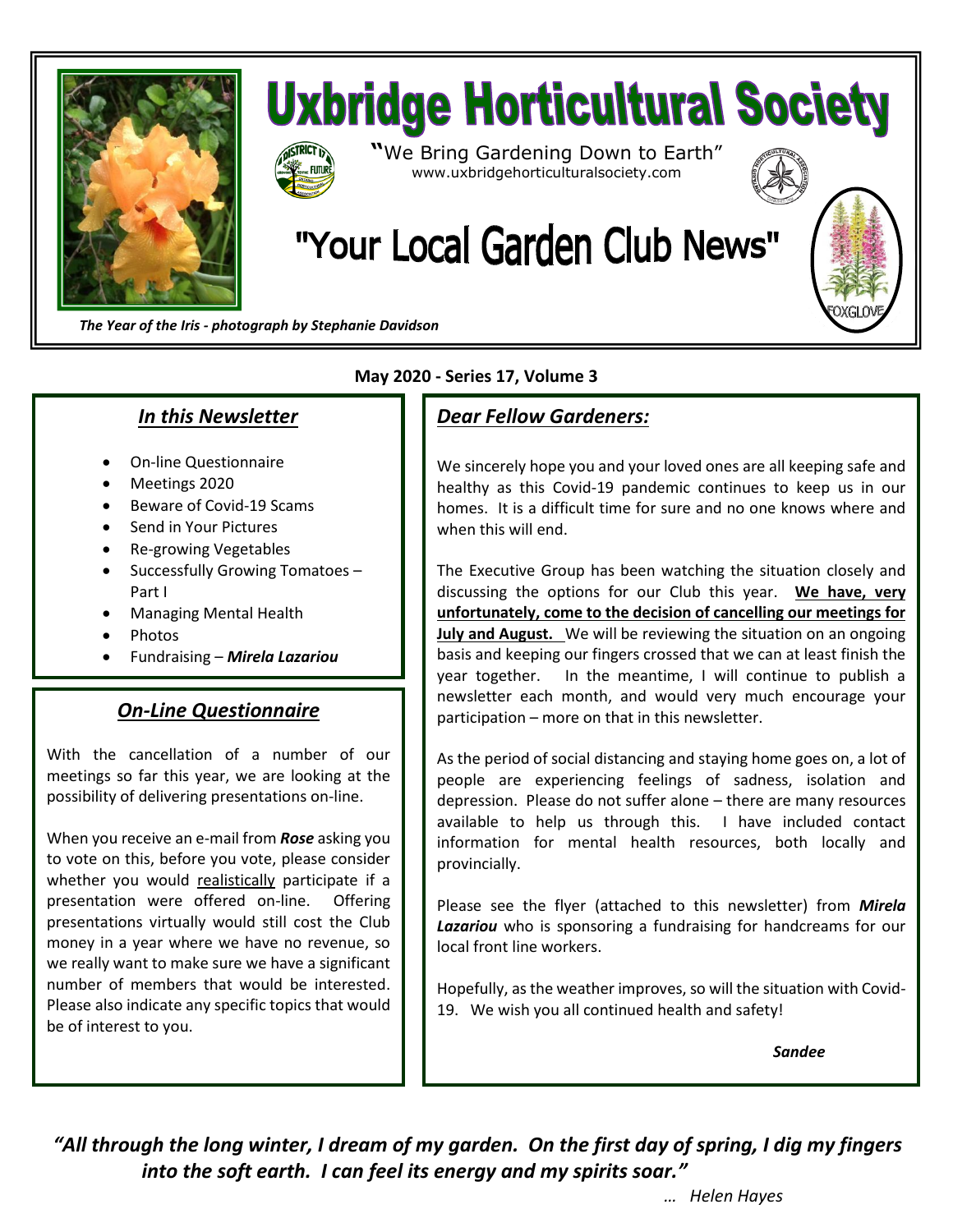#### *Meetings 2020*

#### **We are very disappointed to announce that we have made the decision to CANCEL our July and August meetings.**

There are numerous concerns that led us to reach this decision. In summary:

- First and foremost, we don't believe that we can safely conduct these meetings. The safety of our members is, and has to be, first and foremost in our decision making. This includes, but is not limited to, maintaining appropriate social distancing, ensuring all surfaces are kept sanitized, and ensuring everyone follows the medical community directives when meeting in groups;
- The Township, whose facility we rent for our meetings, understandably cannot commit to when and if they will re-open Township facilities;
- Our speakers are unable to commit to their availability given no one knows what the future months hold.
- We may well face large group gathering restrictions for some time to come; and,
- Arguably, the number of members who may actually want to come out to meetings will be reduced as they do not wish to expose themselves to potential infection.

We are holding off making any decisions for September to December. Any decisions taken regarding the balance of the year, will be based on the situation and directives recommended by the Provincial and/or Federal government.

#### *Beware of Covid-19 Scams*

There are always scammers looking to take advantage of others and profit from consumer fears and uncertainties - probably never more so than in difficult times such as the one we are currently in. I have put a link in below to the Government of Canada's Anti-Fraud Centre and I encourage you to read this carefully and pass it on to your family and friends. Unfortunately, cyber crime is alive and thriving!

The information on this website outlines the many types of scams and requests for money, gives many clear examples and legitimate resources to call for advice or to report suspected fraudulent activity.

## **Beware COVID-19 scams**

As COVID-19 continues to spread globally, protect yourself and beware of associated scams. Fraudsters want to profit from consumers' fears, uncertainties and misinformation. Turn to trusted resources and advice for health, financial and security resources.

Full details can be found here: [https://antifraudcentre](https://antifraudcentre-centreantifraude.ca/features-vedette/2020/covid-19-eng.htm?utm_source=getupdatesoncovid19-scams&utm_medium=eml&utm_content=info-page&utm_campaign=covid-1920)[centreantifraude.ca/features-vedette/2020/covid-19-eng.htm](https://antifraudcentre-centreantifraude.ca/features-vedette/2020/covid-19-eng.htm?utm_source=getupdatesoncovid19-scams&utm_medium=eml&utm_content=info-page&utm_campaign=covid-1920)

For more information on the Government of Canada's response to COVID-19, refer to [https://www.canada.ca/covid-19](https://www.canada.ca/en/public-health/services/diseases/coronavirus-disease-covid-19.html?utm_campaign=not-applicable&utm_medium=vanity-url&utm_source=canada-ca_covid-19&utm_source=getupdatesoncovid19-scams&utm_medium=eml&utm_content=landing-page&utm_campaign=covid-1920)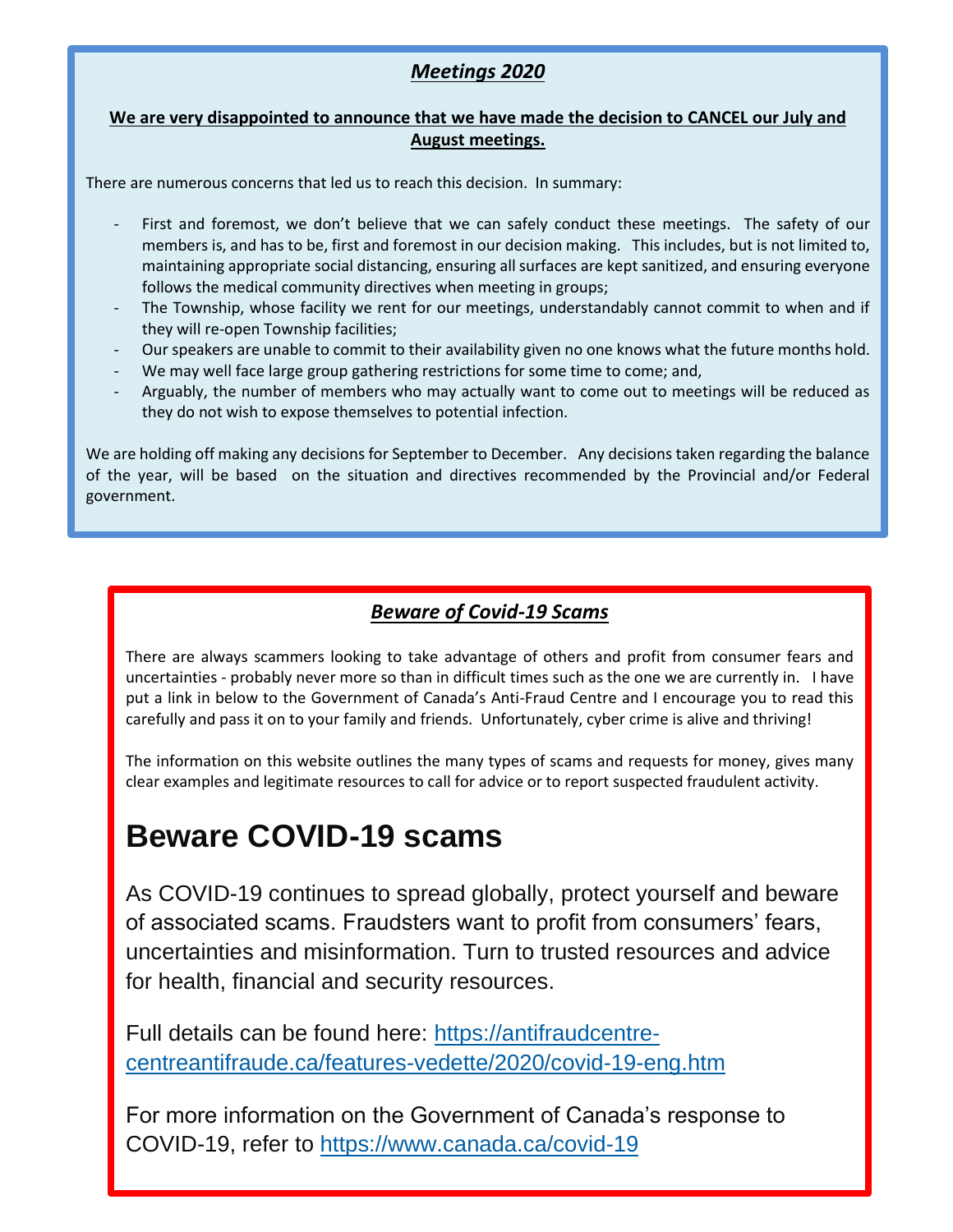#### *Send in Your Pictures*

This is certainly a most unusual year for everyone. A number of our members have suggested to me that they would love to see pictures taken by other members – be they pictures of their gardens, specific plants or vegetables, houseplants, nature around their house or neighbourhood, or really any gardening or nature related pictures. I would love for you to send me your pictures and I will try and publish as many as possible. We will also post as many as possible on our website.

I have included a few spring pictures that *Angie* has taken, on page 4 of this newsletter, to get us started.

Please remember that you don't need to be an experienced photographer or use a fancy camera. Today's point-and-shoot cameras and cellphones also take outstanding pictures. So please don't be shy – send me your pictures. We all look forward to seeing nature around your house!

#### *Re-growing Vegetables*

Did you know you can regrow green onions and other vegetables? At right are my green onions that I keep re-growing. It's easy:

Simply cut off the bottom 1 to 1  $\frac{1}{2}$ " piece of the green onion, leaving the roots attached. Then stand these upright in a glass or jar, adding water just to cover the roots, place in a window, and change the water every few days.

Other vegetable roots that grow well under this method include Bok Choy, Celery, Fennel, Leeks, Lemongrass and Lettuce.



More on growing food from scraps in future newsletters.

#### *Successfully Growing Tomatoes – Part 1*

This year more than ever, many are planning to grow their own vegetables, and the hands down favourite for many is the Tomato. So a few starter tips on growing tomatoes:

- Make sure you know whether or not your tomato is **Indeterminate or Determinate**. This makes a big difference to where and how you plant it. An Indeterminate Tomato means that it will continue to grow and is best planted and staked in the ground, as opposed to a pot. A Determinate Tomato will grow to a certain point and then produce its flowers, which form the fruit. These can successfully be grown in pots.
- If you have started your tomato plants from seeds, it is important to "harden them off" before planting them in the garden. Gradually expose them to the outdoors by putting them outside in a sheltered, sunny place and bring them inside at night. As the nights get warmer, you can leave them outside and plant them in their permanent home after a week or so, as long as night temperatures are above approximately 15 C.
- To plant your tomatoes, snip off the lower leaves and bury the stem about 2/3rds deep. The portion of the stem that is buried will form roots, which will allow for better water uptake and make the plant stronger.
- Tomatoes need as much direct sunlight as possible to produce the best results.
- Water regularly but do not over-water.